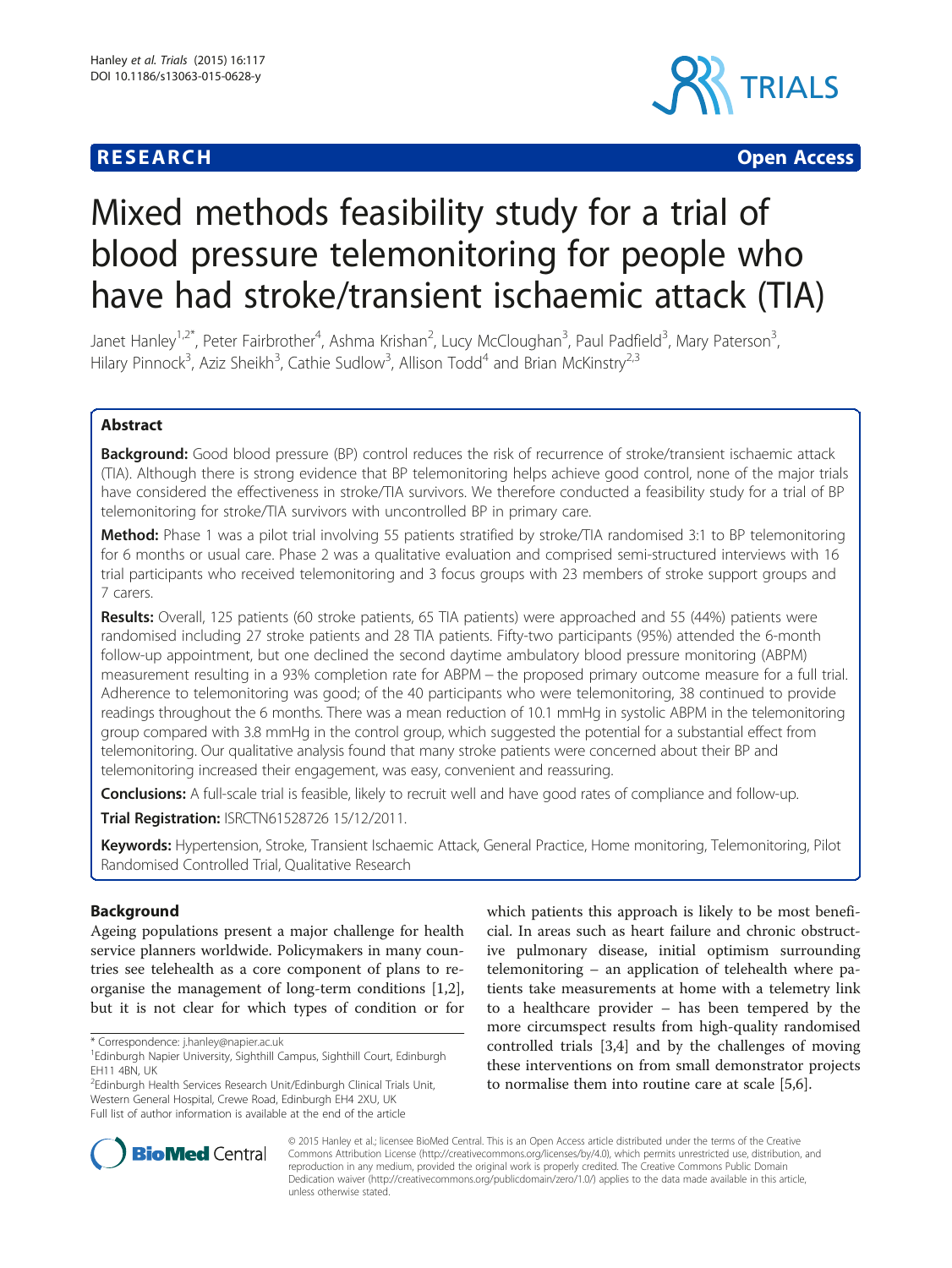Stroke is the second most common cause of death in the world after ischaemic heart disease, causing around 9% of all deaths; it is also the commonest cause of adult disability in developed countries [\[7,8](#page-9-0)]. Raised blood pressure (BP) is the most important reversible risk factor for first or recurrent stroke, with risk increasing by about one-third for every 10 mmHg increase in systolic BP [[9\]](#page-9-0). Patients with a previous stroke or transient ischaemic attack (TIA) have a particularly high risk of subsequent stroke, which is mitigated by long-term reduction in BP [[10](#page-9-0),[11](#page-9-0)]. The greater the reduction in BP is, the greater the benefit, at least down to about 130/70 mmHg; few however achieve this challenging target [[12,13\]](#page-9-0).

There is strong evidence from systematic reviews [[14,15\]](#page-9-0) and recent randomised controlled trials [[16](#page-9-0),[17](#page-9-0)] that telemonitoring is an effective way to achieve BP reduction in a general hypertensive population. However, telemonitoring is a complex intervention, sensitive to the context in which it is applied [\[18](#page-9-0)]. It cannot be assumed that the benefits seen in the general hypertensive population will necessarily apply in people with stroke or TIA (even though they have more to gain from good BP control), as they may be more debilitated [[19,20\]](#page-9-0) with more complex polypharmacy than the populations previously studied. Furthermore, clinicians may be cautious about lowering BP in these often elderly patients and, while only a minority of stroke and TIA survivors have severe residual disability [\[19\]](#page-9-0), minor physical or cognitive disability may reduce the ability to use a BP monitoring system. Although there is evidence that some stroke and TIA survivors are willing and able to selfmonitor their BP without telemonitoring [\[21,22](#page-9-0)], it did not improve BP control compared to a control group, in concordance with the limited impact of unsupported home BP monitoring found in trials in the general population [[23,24](#page-9-0)]. Stroke/TIA survivors have not been studied as an a priori sub-group in previous telemonitoring trials [[14](#page-9-0)-[17\]](#page-9-0), and poorer (or better) outcomes in stroke survivors may therefore have been masked. We aimed to test the feasibility of mounting a pragmatic randomised controlled trial of BP telemonitoring in patients who had a previous stroke/TIA in a UK primary care setting, using a protocol that had been effective in our previous trial [\[17](#page-9-0)] but that excluded this patient group. Our feasibility study aimed to investigate the likely recruitment rate to a trial, feasibility of using the telemonitoring service and the experiences and perspectives of those using the telemonitoring service and those who may not choose to do so.

## Methods

There were two major components to our mixedmethods evaluation. Phase 1 was a pilot trial involving stroke/TIA patients randomised in a ratio of 3:1 to

telemonitoring or usual care. Phase 2 comprised interviews with pilot trial patients and nurses as well as focus groups with patients and carers attending stroke support groups. The study was approved by the South East Scotland Research Ethics Service (reference 11/SS/0023).

#### Phase 1: Pilot trial

We undertook a pilot researcher-blinded randomised controlled trial in six socio-economically diverse general practices in Lothian, South East Scotland, to test the feasibility of the trial processes and measures. We included patients over 18 years of age with a history of stroke or TIA, whose most recent office-based BP measurement and subsequent daytime average ambulatory systolic BPs both exceeded 130 mmHg. Patients were excluded if they had: secondary hypertension; hypertension being managed in secondary care; a surgery measured BP of ≤120/60 mmHg or ≥220 mmHg systolic at the baseline research visit; terminal illness or major concurrent illness where treatment was likely to affect the ability to self-monitor; stroke within the last 3 months; major surgery within the last 3 months; atrial fibrillation (which would cause error messages from the automatic oscillometric monitors used); or inability to consent or use self-monitoring equipment alone and with no easy access to help. Details of the telemonitoring service are shown in Figure [1.](#page-2-0)

GPs from participating practices identified potentially eligible patients from practice computer records with the assistance of the Scottish Primary Care Research Network and outlined the study in a letter inviting them to express an interest via a reply slip. For stroke patients this correspondence included the patient information letter in regular format and stroke-accessible format. Stroke patients known to have disabilities that limited their ability to cope with written information were also telephoned by a member of the practice staff if necessary to ensure that they had received the information in an accessible format and that they were able to respond and return the reply slip if interested. Patients expressing an interest were contacted by the research nurse who arranged an appointment to see them at the practice (or at home if necessary).

The research nurse explained the intervention, demonstrated the equipment and gave the patient the opportunity to consider whether they would be able to use the equipment (either alone or with help) or not. The research nurse obtained informed consent from people who were willing and able to participate in the trial. Consenting patients had BP measured electronically three times (a mean of the second and third were calculated) using the IEM stabilograph also used for home monitoring, and daytime ambulatory monitoring using a Spacelabs 902 monitor was initiated unless surgery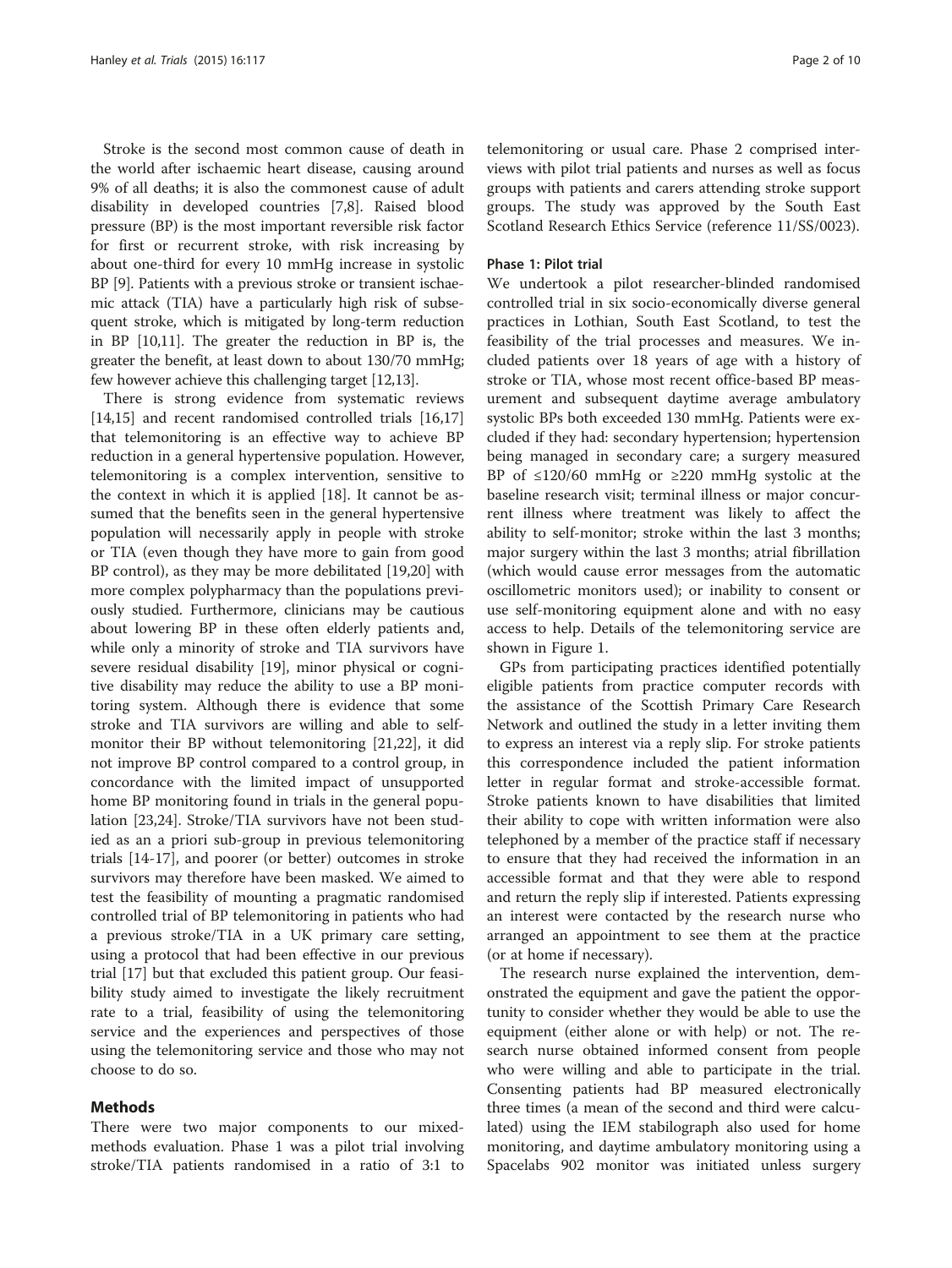<span id="page-2-0"></span>

measured BP was ≤120/60 mmHg or ≥220 mmHg systolic. In these instances the patient would either be advised that they were unlikely to require further treatment to optimise their BP or that their BP was very high, with onward referral to their GP. On return of the ambulatory monitoring equipment, patients whose average daytime ambulatory systolic BP exceeded 130 mmHg were asked to complete a number of questionnaires as baseline measurements including the Hospital Anxiety and Depression Score (HADS) [[25\]](#page-9-0), the EQ 5D quality of life measure [\[26\]](#page-9-0) and the Stroke Impact Scale [\[27](#page-9-0)]. Patients' disability was assessed using the Modified Rankin Scale [\[28](#page-9-0)] and with regard to the level of help that may be required from a carer in the use of the equipment. They were randomised after baseline data collection using a remote Internet-based system provided by the Edinburgh Clinical Trials Unit (accessible by telephone if necessary) to telemonitoring or usual care.

All patients were provided with an information pack on lifestyle measures to reduce BP. Intervention patients were taught how to use the equipment. Both the office and daytime ambulatory measurements were reported to the patients' GP practice. Throughout the trial, patients were reviewed according to clinical need by their usual clinical advisors. Patients were encouraged to contact their doctor in the usual way in emergencies or if concerned. Therapeutic algorithms for both intervention and control groups were provided to practices. These followed existing local guidelines, based on National Institute for Health and Clinical Excellence (NICE)/ British Hypertension Society (BHS) guidelines [[29](#page-9-0),[30](#page-9-0)] (see Additional file [1](#page-8-0)), but included minimum timelines for escalation of therapy (which had not been needed prior to the introduction of telemonitoring and instant availability of home monitored BP). As with all Lothian guidelines, their use was discretionary.

Patients remained in the trial for 6 months after which the baseline measures were repeated. It was not possible to blind the patients or clinicians to the allocation, potentially introducing bias. However, all trial outcome data collection was undertaken by a second research nurse, blinded to allocation, and patients were requested not to reveal allocation. Patients in the intervention arm were asked to return the telemonitoring equipment to surgery staff when they returned the ambulatory monitor so as not to unblind the research nurse. Use of healthcare resources (number and duration of hospital admissions), practice and out-of-hours consultations, routine reviews for BP, prescriptions for anti-hypertensive drugs and adverse events were extracted from the patients' primary care record by the research nurse. All adverse events were recorded, specifically noting falls, dizzy spells and postural hypotension. Adverse events were assessed for seriousness by BM, a GP who was blinded to allocation. After the initial data analysis, telemonitoring records were retrieved and analysed for compliance with monitoring.

The sample size was limited to around 50 by the availability of equipment and a target sample size of 56 participants was set, to be randomised in a 3:1 ratio with 42 in the active treatment arm and 14 in the control arm. This ratio was chosen to maximise the number of patients trying telemonitoring whilst still piloting full trial procedures. We were particularly interested in being able to estimate the likely proportion of patients discontinuing telemonitoring. If 6/42 (14.3%) discontinued telemonitoring, this would give a confidence interval (CI) around the estimate of 6.7% to 27.8%. We considered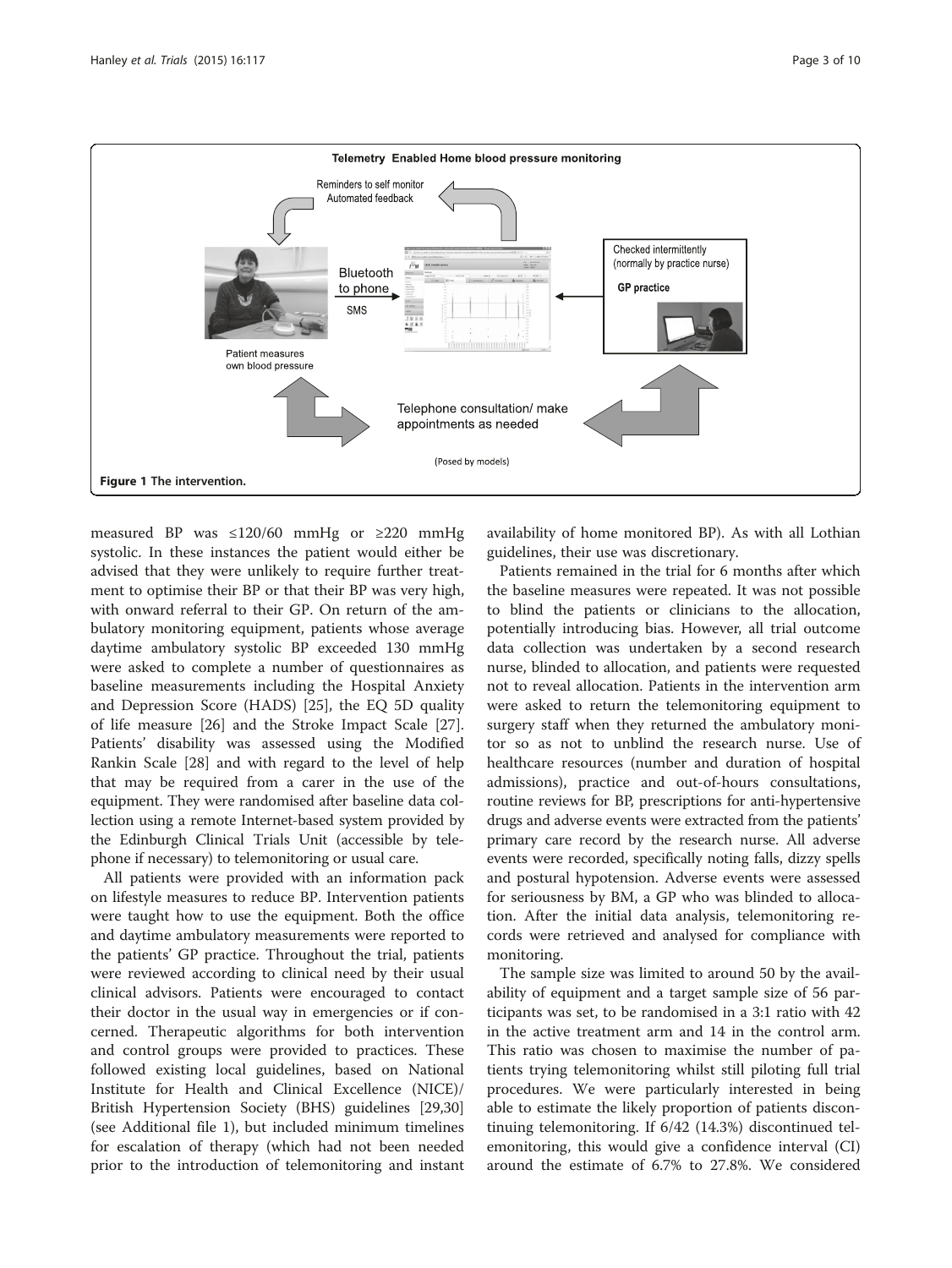this would provide adequate information to inform the design of the large-scale trial. We also anticipated that stroke patients may be more difficult to recruit than TIA patients. To ensure adequate inclusion of the potentially more disabled stroke patient group, we purposely included 50% stroke patients and 50% TIA patients, stratifying randomisation by stroke/TIA status. Data were analysed using descriptive statistics. Since this pilot was not conducted or powered to detect effects on BP, we did not carry out formal tests of statistical significance.

#### Phase 2: Qualitative research

The qualitative part of this mixed methods evaluation had two components because we wanted to explore the experience of those taking part in the pilot trial and the views of a wider group of stroke survivors who may not have expressed interest in the trial because they either could not, or did not want to, monitor their own BP. For the latter, a number of focus groups were recruited from stroke survivors and their carers who were attending Chest Heart and Stroke Scotland (a national charity) stroke support groups. In the focus groups, the equipment was demonstrated and participants were given the opportunity to try fitting the cuff and then asked to discuss whether, if their practice offered it, they would wish to use the home monitoring service. In addition, a purposive sub-sample of patients recruited to the pilot trial were interviewed about their experiences of using the equipment and participating in the trial. The interviews were semi-structured and were undertaken with the help of an interview guide (Additional file [2](#page-8-0)). Carers were also invited to take part in interviews, if appropriate. A maximum variation sample in relation to patient age, social class, disability and BP control at recruitment was sought for the interviews to elicit the widest range of experience possible. Interviews and focus groups were carried out by PF, a male social scientist, and additional written, informed consent was obtained from all participants. Interviews and focus groups were digitally audio recorded and transcribed in full. Given the communication issues that can follow stroke [\[31,32\]](#page-9-0), pictorial communication aids ('talking mats' [\[33\]](#page-9-0)) were used to assist expression and comprehension in the focus groups. This approach is described in more detail elsewhere [[34](#page-9-0)]. In order to gain comparative insights, three practice nurses providing the telemonitoring service in this study who had also been involved in our previous BP telemonitoring trial in patients who had not had a stroke or TIA [\[32\]](#page-9-0) were also interviewed. Interviewing continued until the researcher, in discussion with the wider research team, considered that data saturation was achieved, which, in the context of this study, was considered to have occurred when the researcher was not identifying any new themes and thought this would be unlikely in subsequent interviews.

Data analysis of the interviews and focus groups was thematic. As well as exploring the anticipated themes arising from our previous BP telemonitoring study [\[35](#page-9-0)], researchers also specifically searched for emergent, unanticipated themes. A range of strategies was employed to ensure that the analysis was credible and trustworthy. Constant comparison was used to ensure consistency in coding and negative cases were sought for each coding category. Initial coding was carried out by PF. Coding was checked and iteratively refined using paired analysis of transcripts by PF and another researcher. Researcher reflexivity was supported by discussing emerging findings with a wider research group where different explanations were explored and the coding and thematic analysis were reviewed and refined. Following this, the thematic analysis was presented by JH to a discussion group of nine patients, professionals and researchers who had participated in the pilot trial. The presentation introduced the themes and illustrative quotes and the whole data set (all the text associated with each code) was made available to the participants. This discussion, which lasted for 90 min, was moderated by LM.

#### Results

## Phase 1: Pilot trial

Six general practices participated in the pilot. The subject flow through the pilot trial is shown in Figure [2](#page-4-0). Overall, 125 patients (60 stroke patients, 65 TIA patients) were approached and 55 (44%) including 27 (45% of those approached) stroke patients and 28 (43%) TIA patients were randomised. Recruitment stopped at 55 participants because engaging another practice to recruit and manage one additional patient seemed unreasonable. Overall 52 participants (95%) attended the 6-month follow-up appointment but 1 declined the second ABPM measurement resulting in a 93% completion rate for ABPM—the proposed primary outcome measure for a full trial. The participant characteristics are shown in Table [1.](#page-5-0) Two participants needed help from a carer to use the equipment and they were the same two with moderate/severe disability on the modified Rankin scale. The stroke impact scale (Table [2](#page-5-0)) confirmed that, as a group, the stroke participants in the pilot trial were not severely disabled. However, at baseline a high proportion of participants [18 (67%) stroke and 22 (79%) TIA patients] had scores on the HADs anxiety subscale of >11, likely to indicate clinically significant anxiety [\[36](#page-9-0)].

Compliance with telemonitoring was good. Of the 40 participants who were telemonitoring, 38 continued to provide readings throughout the 6 months, although one provided fewer than the minimum number of readings requested, giving a rate of 97% full compliance. The outcome measures are shown in Table [2.](#page-5-0) The mean reduction of 10.1 (SD 15.6) mmHg in systolic ABPM in the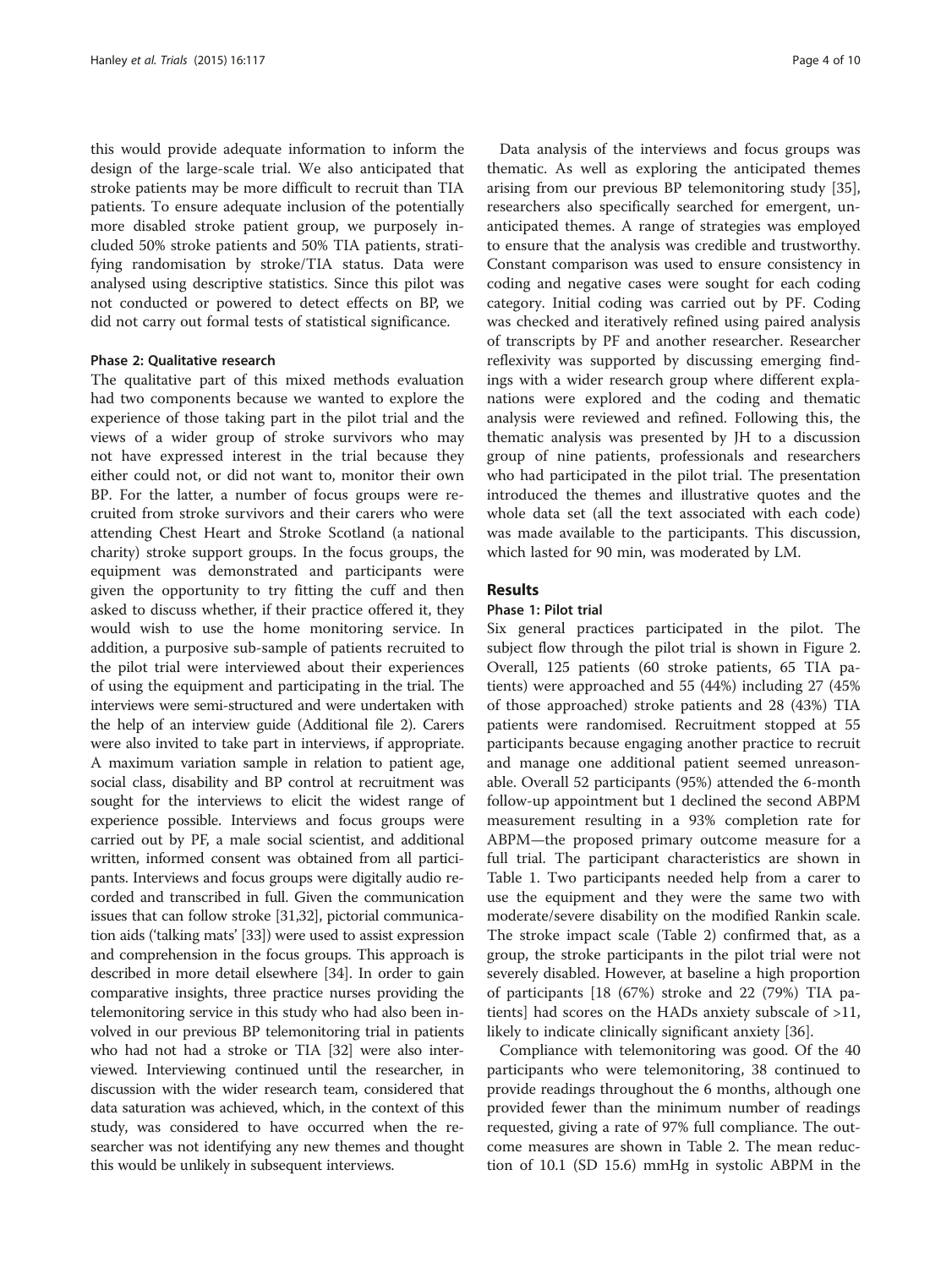<span id="page-4-0"></span>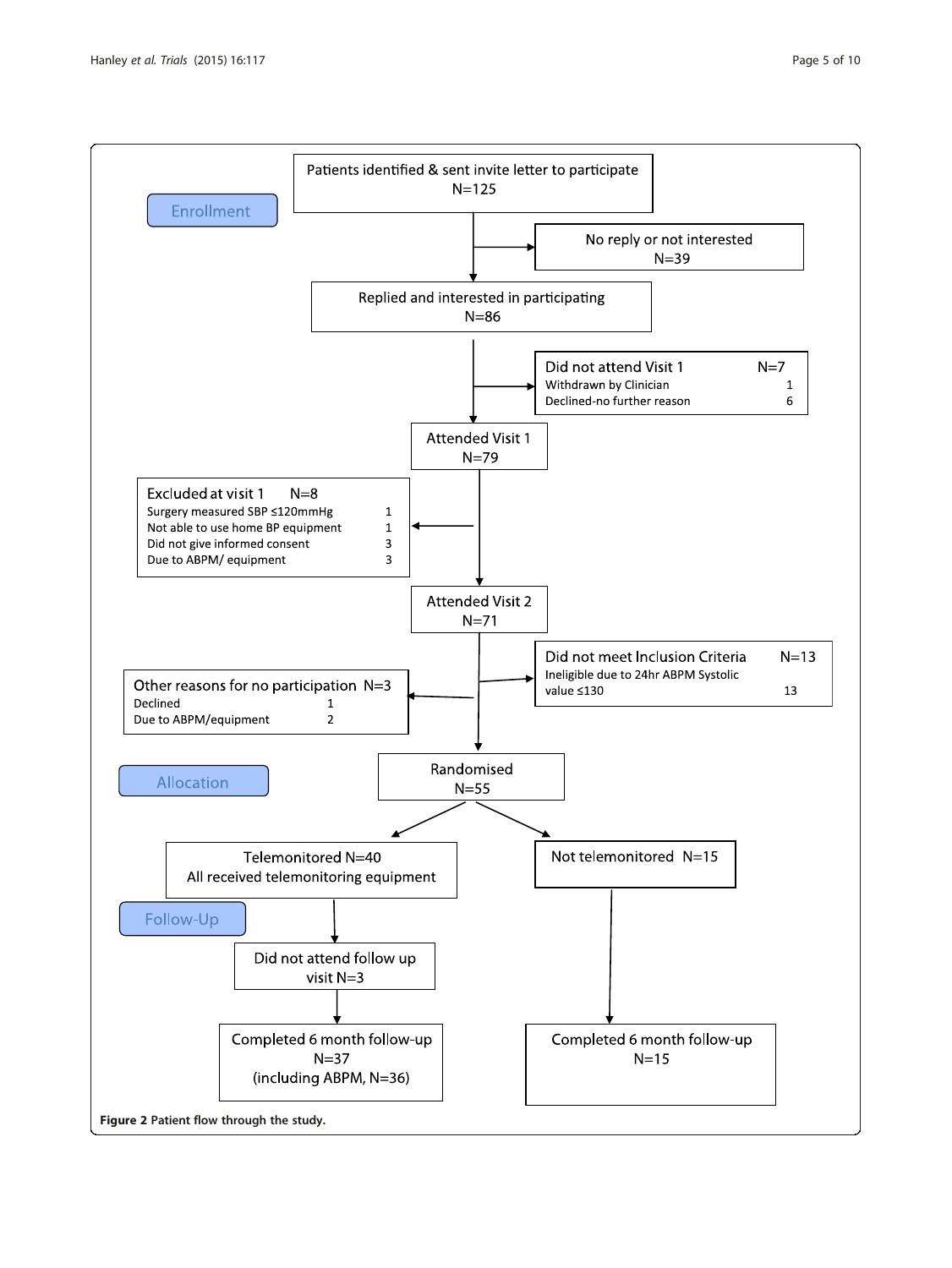#### <span id="page-5-0"></span>Table 1 Patient characteristics at baseline

|                                                                                                         |                              | Intervention $N = 40$ | Control $N = 15$ |
|---------------------------------------------------------------------------------------------------------|------------------------------|-----------------------|------------------|
| Male/female (number)                                                                                    | (Total group)                | 27/13                 | 6/9              |
|                                                                                                         | Stroke group                 | 14/6                  | 2/5              |
|                                                                                                         | TIA group                    | 13/7                  | 4/4              |
| Age - mean in years (SD)                                                                                | (Total group)                | 69.9 (12.6)           | 73.5 (11.7)      |
|                                                                                                         | Stroke                       | 67.8 (14.5)           | 69.1 (7.9)       |
|                                                                                                         | TIA                          | 72.0 (10.2)           | 77.3 (13.6)      |
| Modified Rankin Scale (stroke patients only) - number                                                   |                              |                       |                  |
|                                                                                                         | No symptoms                  | 7                     | $\overline{2}$   |
|                                                                                                         | No significant disability    | $\overline{4}$        | 3                |
|                                                                                                         | Slight disability            | 7                     |                  |
|                                                                                                         | Moderate disability          | 1                     |                  |
|                                                                                                         | Moderately severe disability | $\mathbf{1}$          |                  |
| Stroke Impact Scale score (stroke patients only) - mean (SD)<br>$0 =$ no recovery $100 =$ full recovery | Dimension                    |                       |                  |
|                                                                                                         | Physical                     | 78.1 (25.4)           | 84.8 (19.4)      |
|                                                                                                         | Memory                       | 78.9 (23.2)           | 84.2 (23.7)      |
|                                                                                                         | Emotional                    | 78.9 (16.3)           | 81.0 (11.9)      |
|                                                                                                         | Communication                | 86.3 (19.4)           | 90.8 (21.3)      |
|                                                                                                         | Activities of daily living   | 82.3 (22.4)           | 92.9(5.9)        |
|                                                                                                         | Mobility                     | 78.7 (22.0)           | 85.7 (11.4)      |
|                                                                                                         | Hand function                | 72.5 (30.9)           | 85.0 (25.7)      |

monitoring group compared with 3.8 (SD 15.6) mmHg in the control group suggested the potential for a substantial effect from telemonitoring. Overall 15/36 (42%) of the telemonitoring group compared with 2/15 (13%) of the control group reached the target systolic ABPM of < 130 mmHg at follow-up. Mean changes to anxiety and depression scores in the intervention group were minimal. The use of healthcare resources with a comparison to the previous 6 months is shown in Table [3](#page-6-0) and changes to anti-hypertensive medication in Table [4](#page-6-0). These figures suggest that there was an increase in GP contacts and medication changes in both the intervention and control groups in response to the ABPM results, which were communicated to the practices, and to telemonitoring. There were eight adverse events during the trial period, only two, both non serious, of which

#### Table 2 Outcome measures

may have been BP related, with one of these in each group.

#### Phase 2: Qualitative research

Sixteen trial participants were interviewed (mean age 66 years, 8 stroke, 8 TIA, 12 male, 4 female) plus 23 patients (7 with their carer) in the three stroke support focus groups (mean patient age 68 years, 11 female, 12 male). The coded data from the transcripts of these interviews were grouped into sub-themes and further grouped into three overarching themes (usual care; trying the new technology; benefits and burdens of telemonitoring) plus a fourth theme on the context of the research study. The first three themes, with illustrative quotes, are presented below. Four professionals were interviewed (three nurses who had also participated in

|                                                               | <b>Baseline</b>       |                  | 6 months                            |                  |
|---------------------------------------------------------------|-----------------------|------------------|-------------------------------------|------------------|
|                                                               | Intervention $N = 40$ | Control $N = 15$ | Intervention $N = 37$ (36 for ABPM) | Control $N = 15$ |
| Daytime ABPM systolic mmHg (SD)<br>(proposed primary outcome) | 144.1 (10.3)          | 143.6 (9.6)      | 133.9 (13.6)                        | 139.8 (15.5)     |
| Daytime ABPM diastolic mmHg (SD)                              | 79.2 (7.8)            | 77.7(8.1)        | 75.2(7.4)                           | 76.9 (9.6)       |
| Mean HADs Anxiety score (SD)                                  | 1.8(2.7)              | 12.1(2.4)        | 12.0(3.0)                           | 12.9(1.8)        |
| Mean HADs Depression score (SD)                               | 8.9(1.7)              | 9.0(2.8)         | 8.7(1.4)                            | 8.8(2.1)         |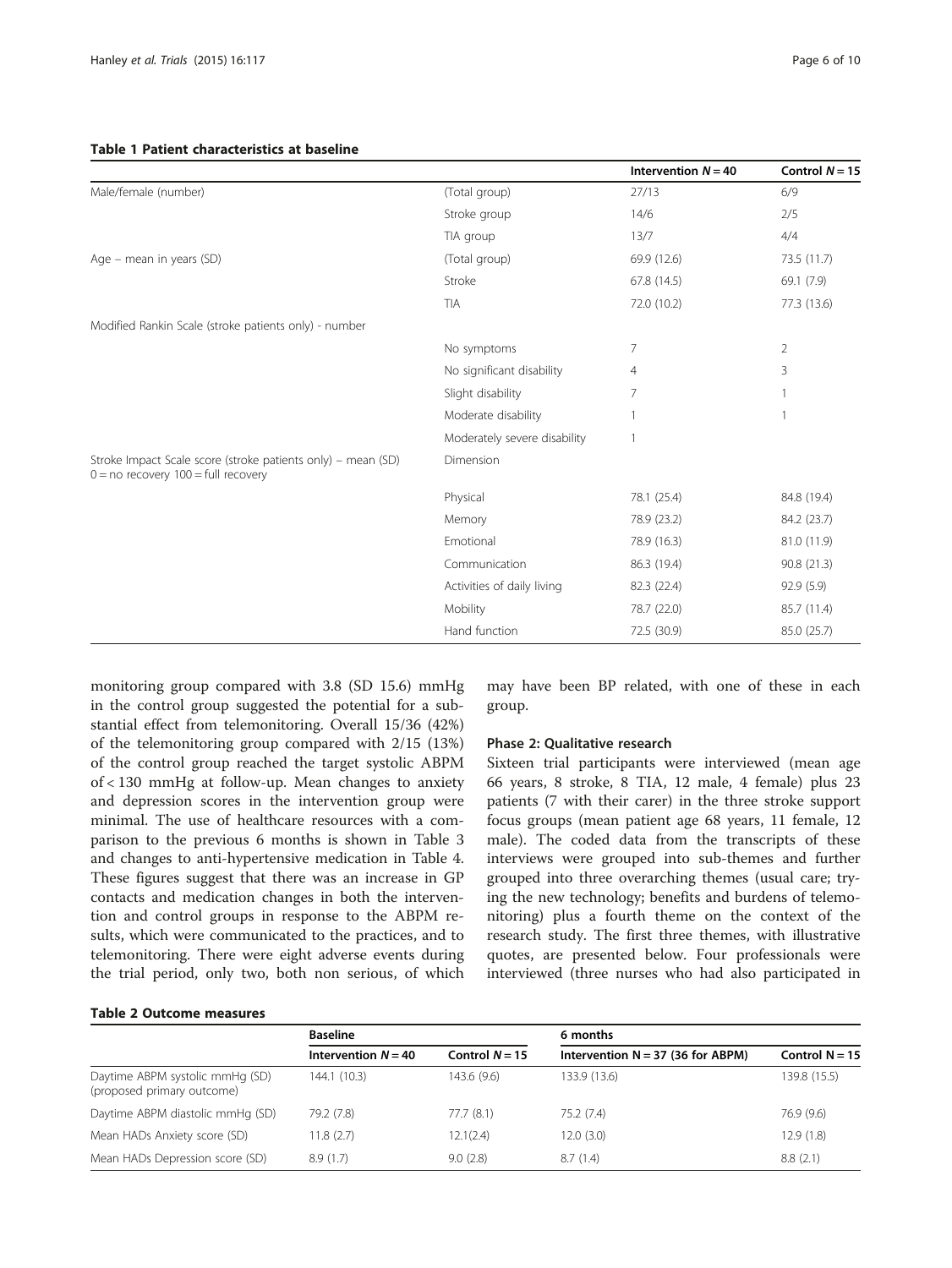|                               | Total healthcare contacts in 6 months prior to<br>baseline visit |                        | Total healthcare contacts in 6 months after<br>baseline visit |                        |
|-------------------------------|------------------------------------------------------------------|------------------------|---------------------------------------------------------------|------------------------|
|                               | Intervention group $N = 37$                                      | Control group $N = 15$ | Intervention group $N = 37$                                   | Control group $N = 15$ |
| GP visits/patient             | 36                                                               | 33                     | 95                                                            | 57                     |
| Practice nurse visits/patient | 64                                                               | 24                     | 68                                                            | 36                     |
| Phone calls/patient           | 20                                                               |                        | 48                                                            | 24                     |
| A&E attendances (total)       |                                                                  |                        |                                                               |                        |
| Out of hours (total)          |                                                                  |                        |                                                               |                        |

<span id="page-6-0"></span>Table 3 Healthcare usage in the 6 months before and after baseline

the previous trial of BP telemonitoring, plus a service co-ordinator). The transcripts of interviews with the nurses were read to identify any evidence that they perceived any difference between supporting BP telemonitoring with stroke/TIA patients and other patients. No such evidence was found and no new themes identified compared to the findings of our previous study of BP telemonitoring in non-stroke patients [\[32](#page-9-0)]. Therefore, the analysis of the professional interviews is not presented here, but will be included in a wider analysis of professional experience of telemonitoring BP to be published elsewhere.

## Usual care

The participants involved in both the pilot trial and the focus groups were aware that elevated BP is a risk factor for another stroke and were therefore very concerned about it.

"You're sent here and you cannae drive your car and you're just somebody who's had a stroke and they're telling you you're going to have another, and you're just sitting there wondering if it's going happen again, hey?"

## Female, 54, TIA

However, many were not engaged in their BP management with about half commenting they were never told what their BP reading was when it was checked in the surgery. None of those participating said they owned a BP monitor although two mentioned the possibility.

"I've never seen the results of my blood pressure at any time. Because the nurse takes it, 'how is it?' 'It's fine'."

#### Table 4 Anti-hypertensive medication changes during the study

|                                      | Intervention<br>group $N = 37$ | Control<br>group $N = 15$ |
|--------------------------------------|--------------------------------|---------------------------|
| Total number of new drugs prescribed | 18                             |                           |
| Total number of drugs discontinued   | 5                              | Χ                         |
| Total number of dosage changes       | 25                             | 15                        |

Male, focus group (participants only identifiable by sex in focus groups)

Making appointments and going to the surgery for BP checks was inconvenient and time consuming, especially if appointments were frequent. In addition, patients were aware that surgery BP was not always an accurate indicator.

"…you have to walk and get an appointment or phone for an appointment and wait 20 hours for it, go to one, go to two, go to three [appointments]…" Male, 62 years, stroke

"…where people have white coat syndrome, where as soon as they go to the practice, their blood pressure goes up, you know. And I've always been like that"

#### Male, 64 years, TIA

#### Trying the new technology

Generally, patients participating in the pilot trial found that taking their BP readings and transmitting them was easy and non-intrusive, although a small number felt that they needed some reassurance that they were doing it correctly.

"I'm quite happy doing it at home, although I think in the very near future I'll make an appointment with either my GP or the practice nurse, to take a reading on site, just to make sure that it's actually performing accurately. I don't believe, for one minute, it's not, but I think a double check would be in order, because it has, broadly speaking, come down…you're looking at anything to 15 percent, overall".

## Male, 53 years, stroke

However, when members of the stroke support groups were given the opportunity to try the system, most could not fit the cuff and many said they would not have access to help.

Most people found the system worked smoothly, and any minor technical issues or queries were resolved by the trial manager, who acted as the system manager during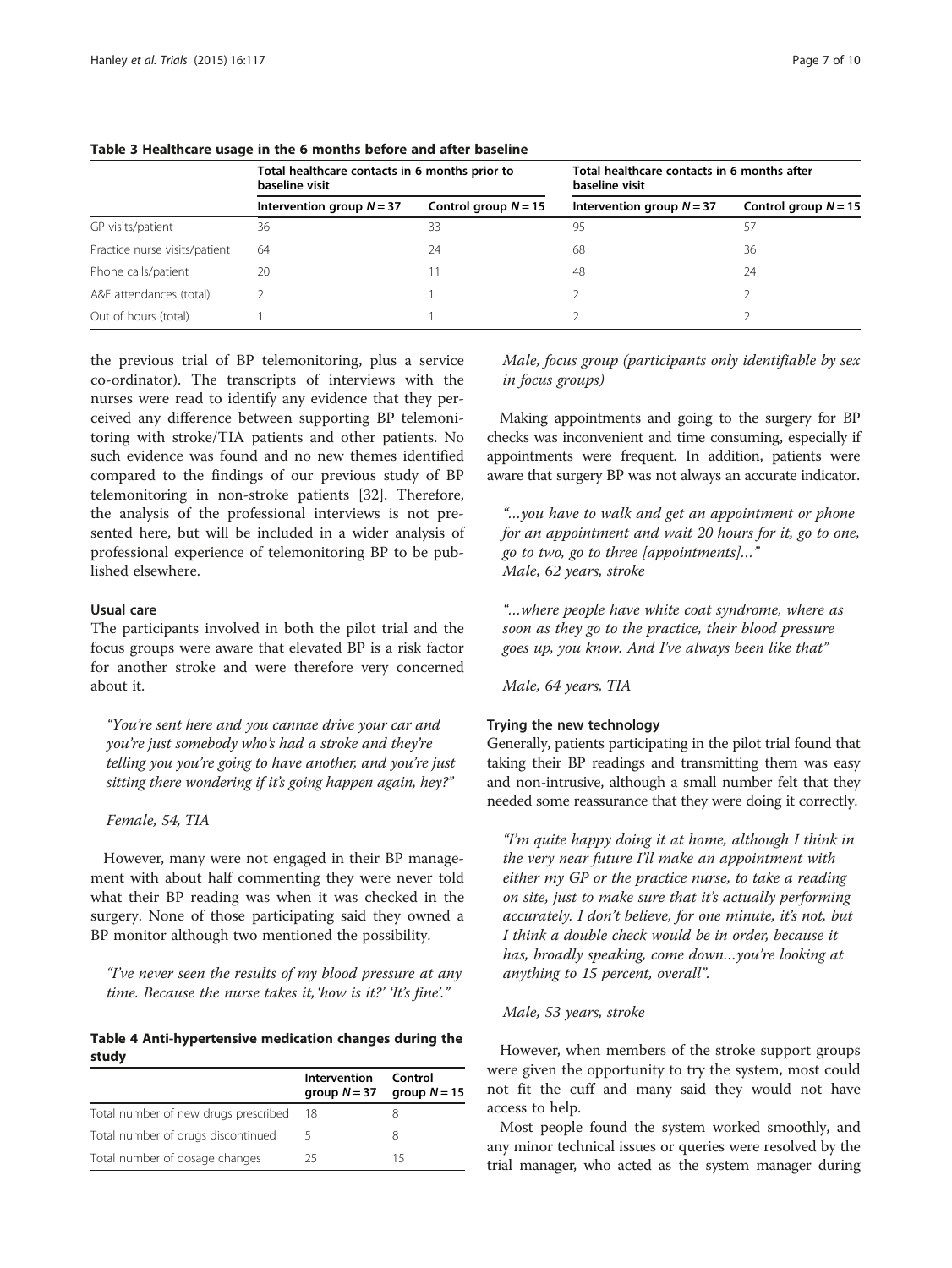the trial. Participants were not always clear about how dialogue with the surgery regarding their measurements should be initiated and, although there was automatic feedback from the system, patients were not always sure that their readings had been reviewed by the practitioners.

"So the system's working okay; I don't know whether they're reading it, … but the only concern I have now is that the latest one [automatic feedback from system] which I mentioned came in a couple of days ago through the internet, an email expressing some concern. Now, I haven't had any word from the surgery [name removed] to that effect either, but they may be snowed under or whatever".

#### Male, 84 years, stroke

Patients tended to be called in to the surgery if there was concern about their BP and, on some occasions where the nurses monitoring the system were not prescribers, there appeared to be a lack of communication within the healthcare team.

"Somebody phoned me to say, 'We're not happy with your blood pressure reading, you've got to go and see your doctor…make an appointment to see your doctor…' He just said, 'Oh it's fine…your blood pressure is fine now'".

Male, 66 years, stroke

## Benefits and burdens of home telemonitoring

The key benefits reported were a credible estimate of BP, even when it was higher than expected, convenience and reassurance, with the use of the system being preferable to usual care. Patients also thought that their measuring their BP at home released time for the practice.

"Well, obviously I got a surprise because it's worse than what I already had anticipated it was. It's obviously...I think my BP had been sneaking up a wee bit".

Male, 64 years, TIA

"It's certainly, from my point of view, my selfish point of view, it's very convenient not to have to make a journey to the doctor's when it's only to have BP checked".

Female, 93 years, TIA

"…it doesn't make sense wasting the doctor's time, wasting my time when I can do it sitting at the table".

Male, 84 years, stroke

"It, certainly, takes the worry away, you know, you're not sitting wondering, you know, I wonder what my BP is, if you're using that, I've never even thought about it".

#### Male, 70 years, TIA

The telemonitoring data also supported self-management by some and helped patients to be more engaged in the medical management of their condition.

"…it went up to 160…And then I was thinking, on the Sunday night I run out of decaffeinated coffee and I started drinking ordinary coffee, and my BP for that week was in the 150 s, right?…I got more decaff and the BP…Aye, it was up here, so it went from 150 down to 130, is it possible?"

#### Male, 80 years, stroke

The burdens reported by the patients were minimal, the main burden being remembering to take the readings. One person said that abnormal readings could make them anxious.

"there was a date when I gave some very low readings. That actually worried me more!"

Male, 53 years, stroke

### **Discussion**

This mixed-methods feasibility study showed that a trial of telemetry supported home BP monitoring for patients who have had stroke/TIA is both feasible and, based on the response rate and qualitative data, would be welcomed by this patient group. Rates of recruitment and retention in the pilot trial were high. The data also suggest that it should be possible to improve BP control in this group. Only a small proportion of those in the pilot trial had significant residual disability, which is consistent with published data on stroke survivors [\[18](#page-9-0)], and those who did had assistance to use the equipment. However, the work with the stroke support groups identified some people who would be unable to use the equipment and may not have access to assistance.

The participants in the pilot trial were, on average, older (mean age 71 years) than participants in previous reported trials of BP telemonitoring [[13-16](#page-9-0)]. They also reported more symptoms of anxiety and depression than participants in other trials [\[16](#page-9-0)], although there was little change in these measurements associated with the intervention, providing some reassurance that the intervention does not have an adverse effect on mental health. The qualitative data showed that participants were aware of the risk of high BP and further stroke and concerned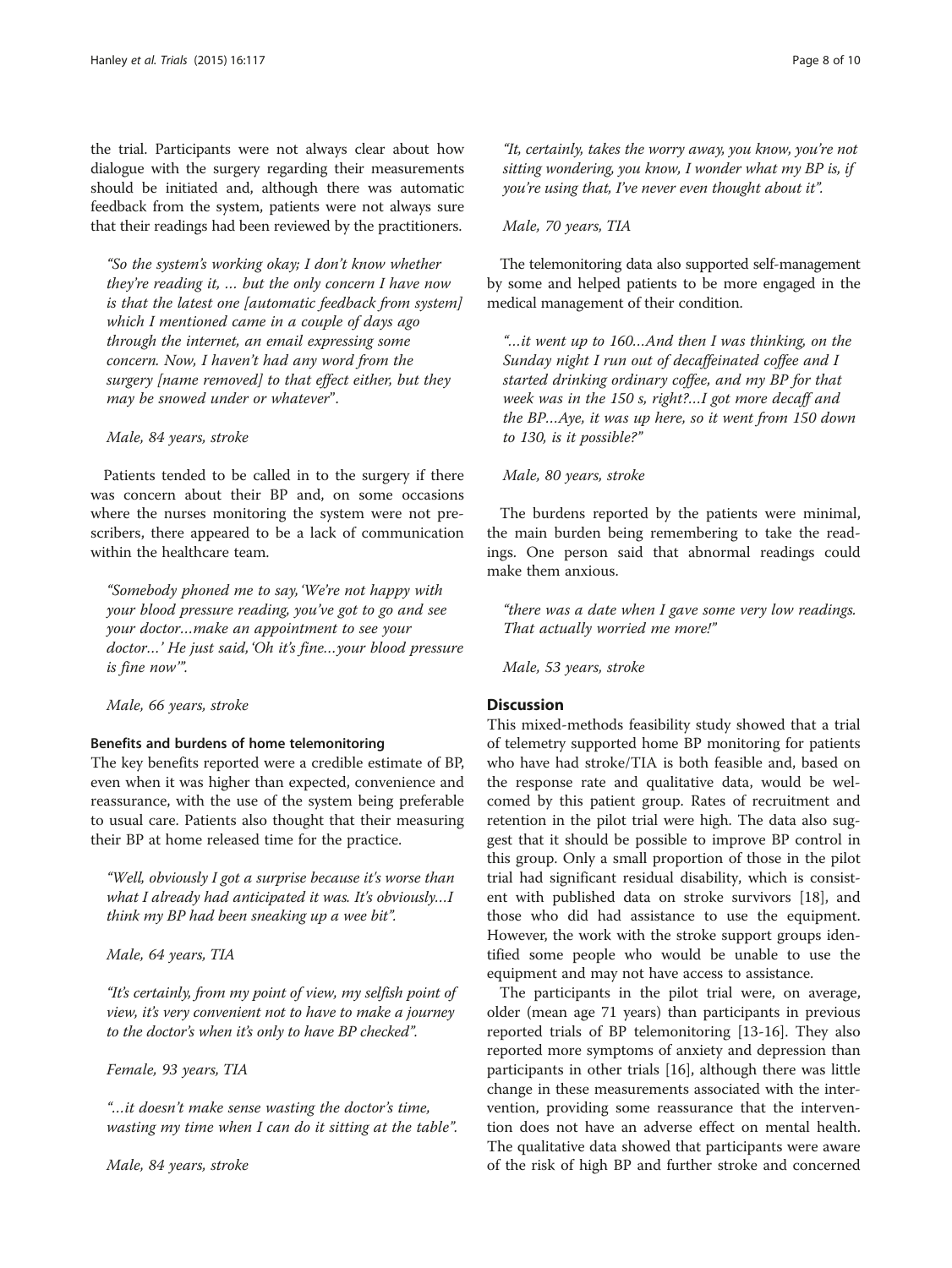<span id="page-8-0"></span>about it, but about half reported that they had not previously been routinely told their BP measurement when it was checked in the practice. It is therefore unsurprising that many welcomed the opportunity to become more engaged in their BP management and some found home BP monitoring reassuring, as well as being convenient.

This study has demonstrated that improvement in BP control in stroke/TIA survivors is feasible. Based on the results of this pilot, a trial would require 111 subjects per group, assuming a mean systolic ABPM of 134 mmHg (SD 15) with the power to detect a difference of 4 mmHg between groups (based on the outcome of our previous trial [[17](#page-9-0)]) set at 0.9 and  $\alpha$  = 0.05. A trial would also be required to estimate the likely impact of BP telemonitoring for this group on health services. As seen previously [[17](#page-9-0)], the introduction of telemonitoring appeared to be associated with an increase in healthcare usage, especially phone calls and medication changes. However, in this feasibility study healthcare usage also increased in the control group where there were, pro rata, more medication changes than in the intervention group. This may have been as a result of the decision to disclose the result of the baseline ABPM for all patients (this was not done in our previous BP telemonitoring trial [\[17\]](#page-9-0) but was done in this pilot as in the intervening period the NICE guideline 127 [\[27\]](#page-9-0) had been issued recommending ABPM for diagnosis of hypertension). Alternatively it may have been a chance finding with high consultation rates being a characteristic of this small control group that also had high levels of healthcare consultation prior to the study starting.

## Conclusions

The findings from this study suggest that a full-scale trial is feasible, likely to recruit well and have good rates of compliance and follow-up, and would be required before a definitive statement on the effectiveness of telemonitoring for this group can be made.

#### Consents

Written informed consent was obtained for publication of this manuscript and accompanying images by the individuals pictured. A copy of the written consent is available for review by the Editor-in-Chief of this journal.

## Additional files

[Additional file 1:](http://www.trialsjournal.com/content/supplementary/s13063-015-0628-y-s1.docx) Rapid Treatment Protocol. A protocol for managing blood pressure in patients where home monitoring permits rapid escalation of treatment.

[Additional file 2:](http://www.trialsjournal.com/content/supplementary/s13063-015-0628-y-s2.docx) Interview and Focus Group Guides.

#### Abbreviations

BP: Blood pressure; ABPM: Ambulatory blood pressure monitoring; TIA: Transient ischaemic attack; HADS: Hospital Anxiety and Depression Scale; NICE: National Institute for Health and Clinical Excellence.

#### Competing interests

The authors declare that they have no competing interests.

#### Authors' contributions

JH led the study, with programme management and trial management support from LM, MP and AT. PF collected and did the preliminary analysis of the qualitative data; AK and JH analysed the quantitative data. JH, AS, HP, PP and CLMS are grant-holders on the TeleScot programme and were involved in the conceptualisation and design of the programme; BM was the programme lead and local principal investigator. All authors provided critical comments on drafts of the manuscript. All authors have read and approved the final manuscript.

#### Authors' information

Janet Hanley, Reader, School of Nursing, Midwifery and Social Care, Edinburgh Napier University. NHS Lead, Edinburgh Health Services Research Unit.

Ashma Krishan, Statistician, Edinburgh Clinical Trials Unit. Lucy McCloughan, Programme Manager, Telescot Programme. Peter Fairbrother, Allison Todd, Research Fellows, Telescot Programme, Mary Paterson, Trial Manager, Telescot Programme.

Hilary Pinnock, Reader, Population Health Sciences, University of Edinburgh. Aziz Sheikh, Professor of Primary Care Research & Development, Centre for Population Health Sciences, The University of Edinburgh, Edinburgh, UK. Cathie LM Sudlow, Professor of Neurology and Clinical Epidemiology, Centre for Clinical Brain Sciences, University of Edinburgh & Chief Scientist, UK Biobank.

Brian McKinstry, Professor of e-Health, Population Health Sciences, University of Edinburgh, Clinical Lead Edinburgh Health Services Research Unit, Programme Lead, Telescot Programme.

#### Acknowledgements

The study was funded by the Chief Scientist's Office of the Scottish Government. All views expressed are those of the authors. Clinical data were collected by research nurses from the Wellcome Trust Clinical Research Facility and identification of participants was facilitated by the Scottish Primary Care Research Network. Database and statistics support was provided by the Edinburgh Clinical Trials Unit. JH and BM are supported by NHS Lothian through the Edinburgh Health Services Research Unit. The views presented here are those of the author and not necessarily those of The Commonwealth Fund, its directors, officers or staff. CLMS is supported by the Scottish Funding Council and UK Biobank.

#### Author details

<sup>1</sup>Edinburgh Napier University, Sighthill Campus, Sighthill Court, Edinburgh EH11 4BN, UK. <sup>2</sup>Edinburgh Health Services Research Unit/Edinburgh Clinical Trials Unit, Western General Hospital, Crewe Road, Edinburgh EH4 2XU, UK. <sup>3</sup>Telescot Programme, Centre for Population Health Sciences, The University of Edinburgh, Teviot Place, Edinburgh EH8 9DX, UK. <sup>4</sup>NHS Lothian, C/C Telescot Programme, Centre for Population Health Sciences, The University of Edinburgh, Teviot Place, Edinburgh EH8 9DX, UK.

#### Received: 23 June 2014 Accepted: 3 March 2015 Published online: 25 March 2015

#### References

- 1. A concordat between the Department of Health and the telehealth and telecare industry. [https://www.gov.uk/government/uploads/system/uploads/](https://www.gov.uk/government/uploads/system/uploads/attachment_data/file/216757/Concordat-3-million-lives.pdf) [attachment\\_data/file/216757/Concordat-3-million-lives.pdf](https://www.gov.uk/government/uploads/system/uploads/attachment_data/file/216757/Concordat-3-million-lives.pdf) accessed 20/03/ 2015.
- 2. McLean S, Protti D, Sheikh A. Telehealthcare for long term conditions. BMJ. 2011;3(342):d120.
- 3. Steventon A, Bardsley M, Billings J, Dixon J, Doll H, Hirani S, et al. For the Whole System Demonstrator Evaluation Team. Effect of telehealth on use of secondary care and mortality: findings from the Whole System Demonstrator cluster randomised trial. BMJ. 2012;344:e3874.
- 4. Pinnock H, Hanley J, McCloughan L, Todd A, Krishan A, Lewis S, et al. Effectiveness of telemonitoring integrated into existing clinical services on hospital admission for exacerbation of chronic obstructive pulmonary disease: researcher blind, multicentre, randomised controlled trial. BMJ. 2013;347:f6070. doi:10.1136/bmj.f6070.